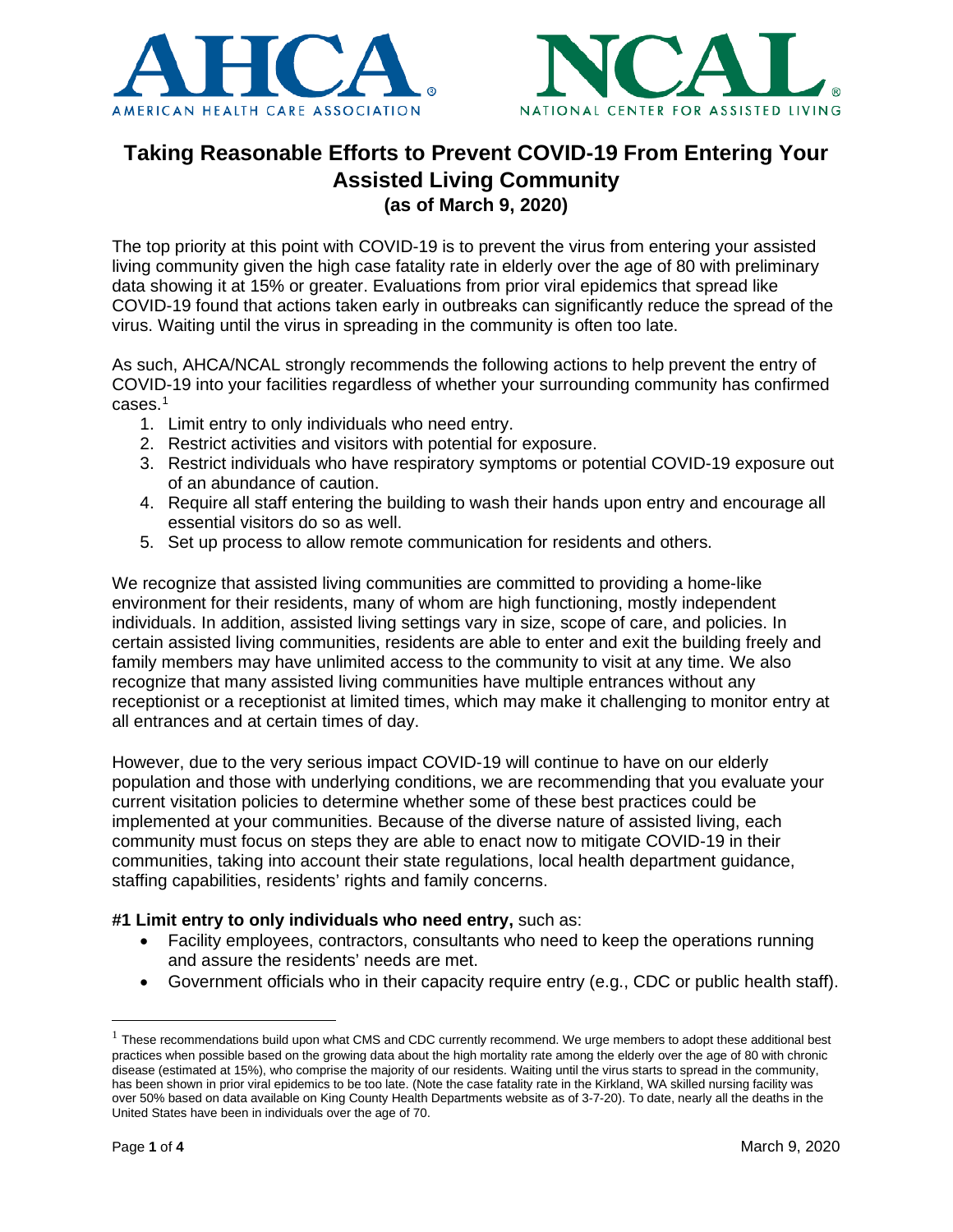



• Immediate families or friends who need to visit for critical or time sensitive reasons such as hospice-related visits, complete medical authorizations, etc.

*Exceptions: AHCA/NCAL's recommendation is NOT for a complete ban on all visitors. The circumstances for the reason for entry need to be taken into consideration, particularly for immediate family members (e.g. spouse or sons/daughters), but routine social visits are discouraged. The rationale should be explained, and alternative methods of communications offered. We strongly recommend that the resident (or the resident representative) be consulted to determine if a resident wants or needs a specific visitor, including immediate family members, and allow entry if they do not meet any of the screening exclusion criteria in #2 below.*

Some best practices that may be possible in your facility include:

- Post signage clearly in your facility. The CDC provides [sample signage](https://www.cdc.gov/infectioncontrol/basics/transmission-based-precautions.html#anchor_1564058318) for your use to ensure that all those entering or exiting your buildings are aware of the risks associated with COVID-19 and the recommended precautions they should take.
- Notify all residents, family members and other loved ones. Ask your residents to strongly encourage their family members and friends to not visit for the time being.
- Establish specific visiting hours. Specifically, consider limiting visitors to only daytime hours (e.g., 9:00 a.m. to 7:00 p.m.) when staff can more closely monitor a visitor entrance.
- Close more than one entry point in accordance with life safety regulations. Consider having one central entry location (e.g., main entrance).
- Enact a sign-in policy to encourage all visitors to check in with staff and conduct possible screening for COVID-19.

### **#2 Restrict activities or individuals with potential for exposure**, including:

- Visitors, when there are any COVID-19 confirmed cases in the surrounding community. This does not apply to workforce needed to keep the operations going and to meet resident needs.
- Other visitors for routine social visits, tours with prospective residents or their families, and outside group activities (e.g., school groups or bands, etc.) should be restricted.
- Cancel activities that take residents into the community to public places particularly with large gatherings, such as mall, movies, etc. (Note: this does NOT apply to residents who need to leave the building for medical care such as dialysis, medical visits, etc.).
- Internal group activities should be restricted, especially if: a) the facility has residents with respiratory symptoms (who should be in contact isolation per CDC guidance); b) if COVID-19 is in the surrounding community; and/or c) the ability to restrict visitors is challenging in the facility.

Facilities should also continue to use CDC recommended signage reminding people that anyone with symptoms of respiratory illness should not enter the facility, including employees, government officials and contractors.

**#3 Restrict individuals who have respiratory symptoms or potential COVID-19 exposure out of an abundance of caution**, including employees, contractors, volunteers, visitors, new admissions, government officials, and health care professionals. Post notices for individuals to assess their risk which would include any individuals with:

• Respiratory symptoms (fever, sore throat, cough and new shortness of breath); and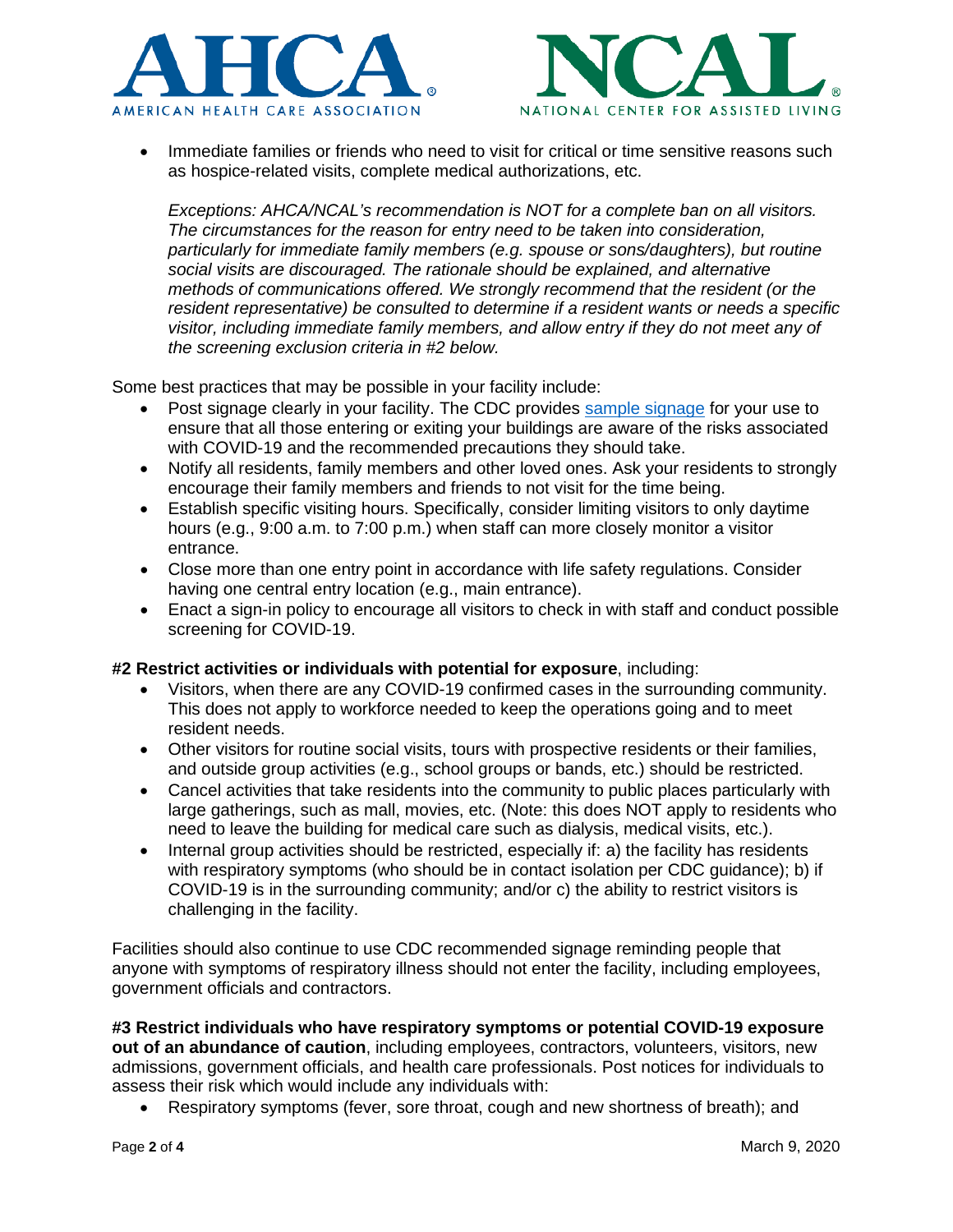



*[As of March 9, taking temperatures is not included in any CDC or CMS recommendations and AHCA/NCAL is not recommending taking temperatures. Extenuating circumstances should be taken into consideration, but in these cases, individuals should use gown, mask and gloves during their visit.]*

- International travel within the last 14 days to areas where COVID-19 cases have been confirmed.
- Anyone who has worked in another health care setting with confirmed COVID-19 cases *(this may change as COVID-19 spreads in your community)*.

Anyone who is symptomatic for respiratory illness or has traveled within the last 14 days to areas where a COVID-19 outbreak has been confirmed, including communities in the United States that are exhibiting community spread should not enter the community (extenuating circumstances may be taken into consideration; but those individuals must wear mask, gown and gloves to reduce the risk of spreading any viruses).

### **#4 Require all staff entering the building to wash their hands upon entry and encourage all essential visitors do so as well.**

- If possible, set up hand washing and/or alcohol-based hand rub (ABHR) stations immediately inside all entryways with signage reminding people to wash before entering.
- Ask each person who enters the community to immediately wash their hands or use hand sanitizer before they do anything else.
- Encourage them to wash their hands or use ABHR throughout their time in the building and in accordance with CDC recommendations. CDC recommendations include increasing the access to ABHR.
- Clean and disinfect frequently touched objects and surfaces following manufacturer's directions.
- Remind people to not shake hands or hug each other, staff or residents during this epidemic.

# **#5 Set up a process to allow remote communication for residents and others.**

- Ensure emergency contact information for family members and the resident representative is up to date.
- Develop alternative means of communications for residents to visit and talk with loved ones, such as video chat, telephone, texting or social media.
- Inform residents or their representatives of these changes using clear, concise, jargonfree messages that express empathy for their situation while simply explaining the policy.
- Ensure proactive communication with residents, loved ones, contractors, volunteers, etc. to make them aware of these restrictions and to keep them up to date.
- Develop a process for family members to communicate with the facility with questions.

# **Frequently Asked Questions**

# **Who should NOT enter your assisted living community?**

• Anyone who has symptoms of respiratory illness or has traveled within the last 14 days to areas where a COVID-19 outbreak has been confirmed.